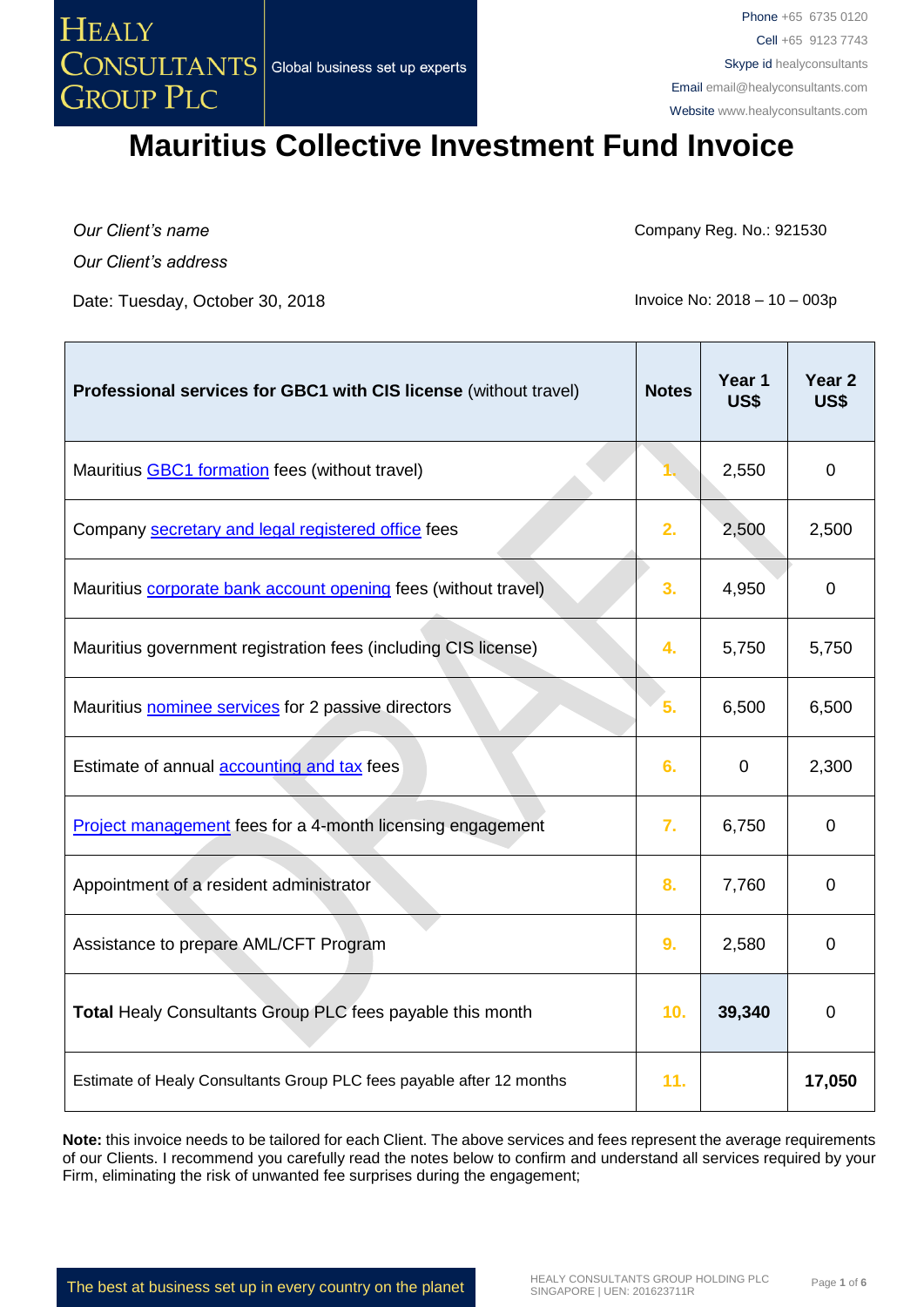#### *Notes to invoice above*

**1.** Healy Consultants Group PLC fees to efficiently and effectively complete Mauritius GBC1 company registration within two months by **i)** choosing the M&AA and business entity for our Client's business activities; **ii)** requesting our local licensed agent to reserve a company name and register the company with the Mauritius [Corporate Registration Department;](http://companies.govmu.org/English/Pages/default.aspx) **iii)** settling our local licensed agent's fees; and **iv)** preparing a high quality GBC1 license application for submission to the Mauritius [Financial Services](http://www.fscmauritius.org/being-licensed/applying-for-a-licence/global-business.aspx)  [Commission](http://www.fscmauritius.org/being-licensed/applying-for-a-licence/global-business.aspx) by our local agent;

All [engagement fees](http://www.healyconsultants.com/company-registration-fees/) (click link) are agreed and paid up front and agree to the fees published on our country web pages. Consequently, there are no hidden fees, surprises or ambushes throughout the engagement. All engagement deadlines are agreed up front in the form of a [detailed project plan,](http://www.healyconsultants.com/index-important-links/example-project-plan/) mapping out [deliverables](http://www.healyconsultants.com/deliverables-to-our-clients/) by week throughout the engagement term



Every week during the engagement, Healy Consultants Group PLC will email our Client a [detailed status](http://www.healyconsultants.com/index-important-links/weekly-engagement-status-email/)  [update.](http://www.healyconsultants.com/index-important-links/weekly-engagement-status-email/) Our Client is immediately informed of engagement problems faced by Healy Consultants Group PLC and our local agent in Mauritius, together with solutions suggested by Healy Consultants Group PLC. Your dedicated engagement manager is reachable by phone, Skype, live chat and email and will communicate in your preferred language;

**2.** In accordance with [Mauritius Financial Services Act section 71,](http://www.fscmauritius.org/media/116561/financial_services_act_2007.pdf) each Mauritius GBC1 company must appoint a company secretary, who may be a natural person or a body corporate, but the company secretary must be resident in Mauritius. Our local agent will act as your Mauritius company secretary, for which our annual responsibilities include **i)** preparing and filing the legal annual return; **ii)** securely maintaining company records; **iii)** liaising with the Mauritius government on our Client's behalf; **iv)** legal filing of changes of company structure; and **v)** reminding our Client of statutory deadlines;

In accordance with the [Financial Services Act,](http://www.fscmauritius.org/media/116561/financial_services_act_2007.pdf) a Mauritius GBC1 company shall as from the date of its incorporation have a legal registered office in Mauritius, to which all official government communications and notices may be addressed. To comply with this statutory requirement, Our local agent's Mauritius office will be the registered office address for your company. Thereafter, this address will be used to receive government correspondence including **i)** tax letters **ii)** notice of the legal annual return; and **iii)** all government communications. Most of our Clients wish to place our local agent's [office address](http://www.healyconsultants.com/corporate-outsourcing-services/company-secretary-and-legal-registered-office/) on invoices, contracts, websites and business cards;

**3.** Healy Consultants Group PLC will be pleased to open a Mauritius corporate bank account without our Client needing to travel. It is a time consuming task, and Healy Consultants Group PLC will shelter our Client from the associated administrative challenges. As you can appreciate, it is a difficult task to obtain bank account approval through a newly formed company when shareholders, directors and bank signatories reside overseas. Healy Consultants Group PLC will prepare a business plan for the bank to optimize the probability of corporate bank account approval. Depending on our Client's business and nationality, there is a 35% probability the banks will request a bank signatory to travel for a one-hour bank interview. Healy Consultants Group PLC through our local agent will try its best to negotiate with the bank for a travel exemption. If our Client must travel to Mauritius for corporate bank account opening, Healy Consultants Group PLC will refund our Client US\$950;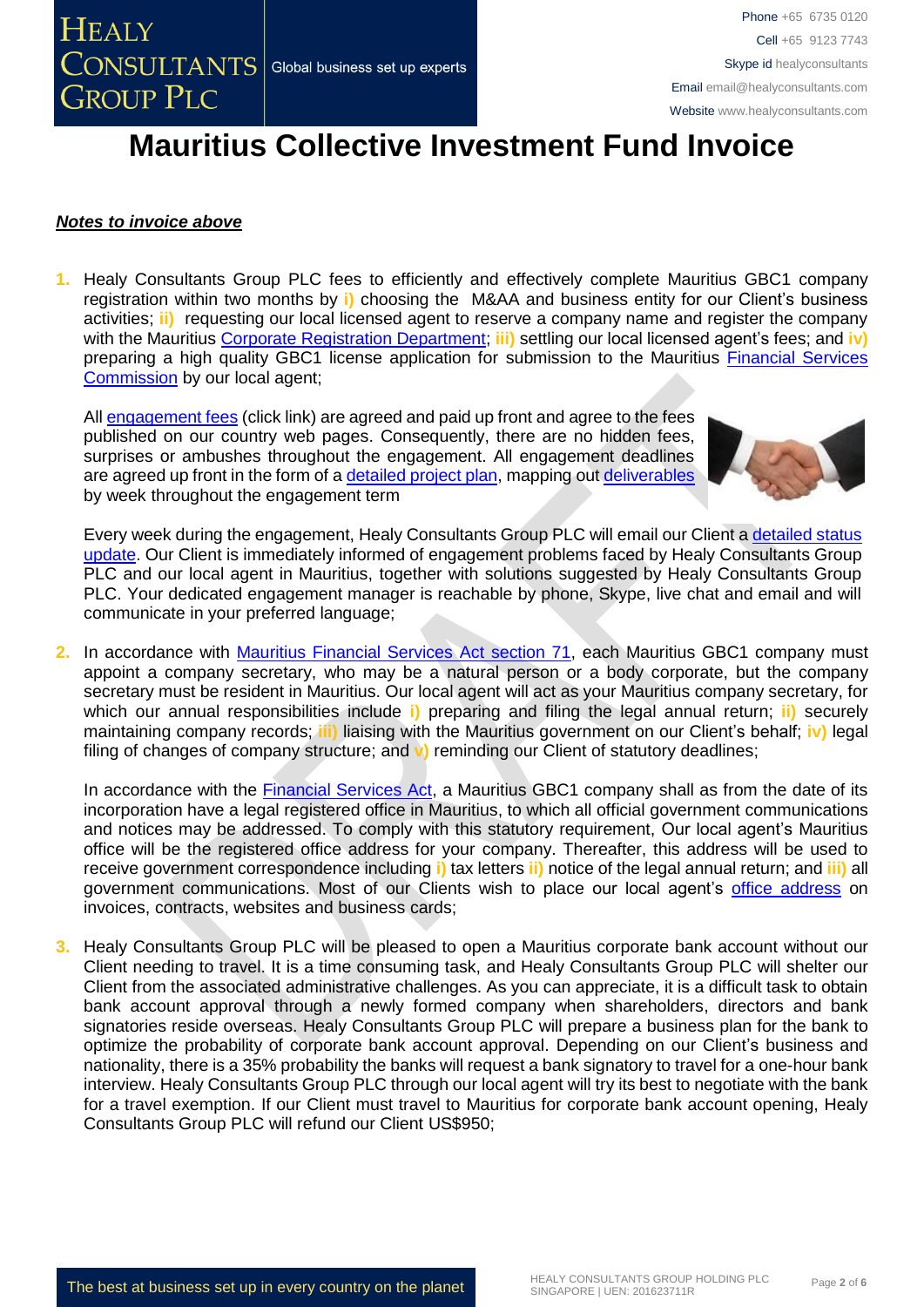Phone +65 6735 0120 Cell +65 9123 7743 Skype id healyconsultants Email [email@healyconsultants.com](mailto:EMAIL@HEALYCONSULTANTS.COM) Website [www.healyconsultants.com](http://www.healyconsultants.com/)

# **Mauritius Collective Investment Fund Invoice**

In accordance with the [Financial Services Act,](http://www.fscmauritius.org/media/116561/financial_services_act_2007.pdf) a Mauritius GBC1 company must maintain at all times a corporate bank account in Mauritius. If our Client is not comfortable with only a Mauritius corporate bank account, Healy Consultants Group PLC will be pleased to open [an additional international corporate bank](http://www.healyconsultants.com/international-banking/)  [account](http://www.healyconsultants.com/international-banking/) (click link) outside of Mauritius. Examples include New York, Germany, Liechtenstein, Austria, Bulgaria, South Africa, Australia, London, South America or Dubai. All banks will be top tier banks in these countries with excellent internet banking services. Example of our global banking partners include HSBC, Standard Chartered Bank, Citibank, Barclays, Standard bank, ANZ bank, VTB bank, UBS, Credit Suisse;

The banks enjoy ultimate power of approval of corporate bank account applications. Consequently, guaranteed success is outside of Healy Consultants Group PLC' control. What is inside our control is the preparation and submission of a high-quality bank application that maximizes the likelihood of approval. To date, we enjoy a 100% approval record because of [our global banking relationships](http://www.healyconsultants.com/international-banking/corporate-accounts/) and determination.



**HEALY** 

**GROUP PLC** 



As global banks continue to tighten corporate bank account opening procedures, their internal compliance departments require more thorough due diligence of Clients. Consequently, our Clients should expect the bank account approval period to take up to 4 weeks. Furthermore, global banks now require evidence of proof of business in the country where the corporate bank account will be, including sales contracts or lease agreement;

- **4.** This fee is an estimate of government costs payable during your Firm's engagement. For transparency purposes, all government fee payments will be supported by original receipts and invoices. Examples of government costs include Examples of government costs include **i)** registration fees at the [Mauritius](http://companies.govmu.org/English/Pages/default.aspx)  [CBRD;](http://companies.govmu.org/English/Pages/default.aspx) **ii)** payment of GBC1 license fees; **iii)** issuance of the company seal and **iv)** registration with [Social](http://socialsecurity.govmu.org/English/Pages/default.aspx)  [Security;](http://socialsecurity.govmu.org/English/Pages/default.aspx) **v**) standard collective investment scheme (CIS) license application processing fees (US\$1,000) and CIS license issuance fees (US\$2,500) payable to the Mauritius Financial Services Commission. Kindly note that GBC1 companies managing more than one fund are subject to higher processing and licensing fees. Following engagement completion, Healy Consultants Group PLC will refund our Client any excess of funds received over actual Government costs paid;
- **5.** In accordance with the **Financial Services Act**, each Mauritius GBC1 company must have at least 2 individual directors ordinarily resident in Mauritius. If required, Healy Consultants Group PLC and our local agent will be pleased to provide your firm with a professional, passive nominee director resident in Mauritius. Our fee amounts to US\$3,250 per director per annum;
- **6.** For an active trading company, these [accounting and tax](http://www.healyconsultants.com/mauritius-company-registration/accounting-legal/) fees are an estimate of Healy Consultants Group PLC fees to efficiently and effectively discharge your annual company accounting and tax obligations. Following receipt of a set of draft accounting numbers from your company, Healy Consultants Group PLC will more accurately advise accounting and tax fees. For a dormant company, Healy Consultants Group PLC fees are only US\$950;
- **7.** Healy Consultants Group PLC project management fees relate to time and resources dedicated to:
	- **a)** thoroughly research and plan Mauritius reinsurance business set up for our Client;
	- **b)** devising strategies to **i)** minimise the total engagement period; **ii)** complete the engagement without our Client travelling; **iii)** avoid the need for a specific regulatory license;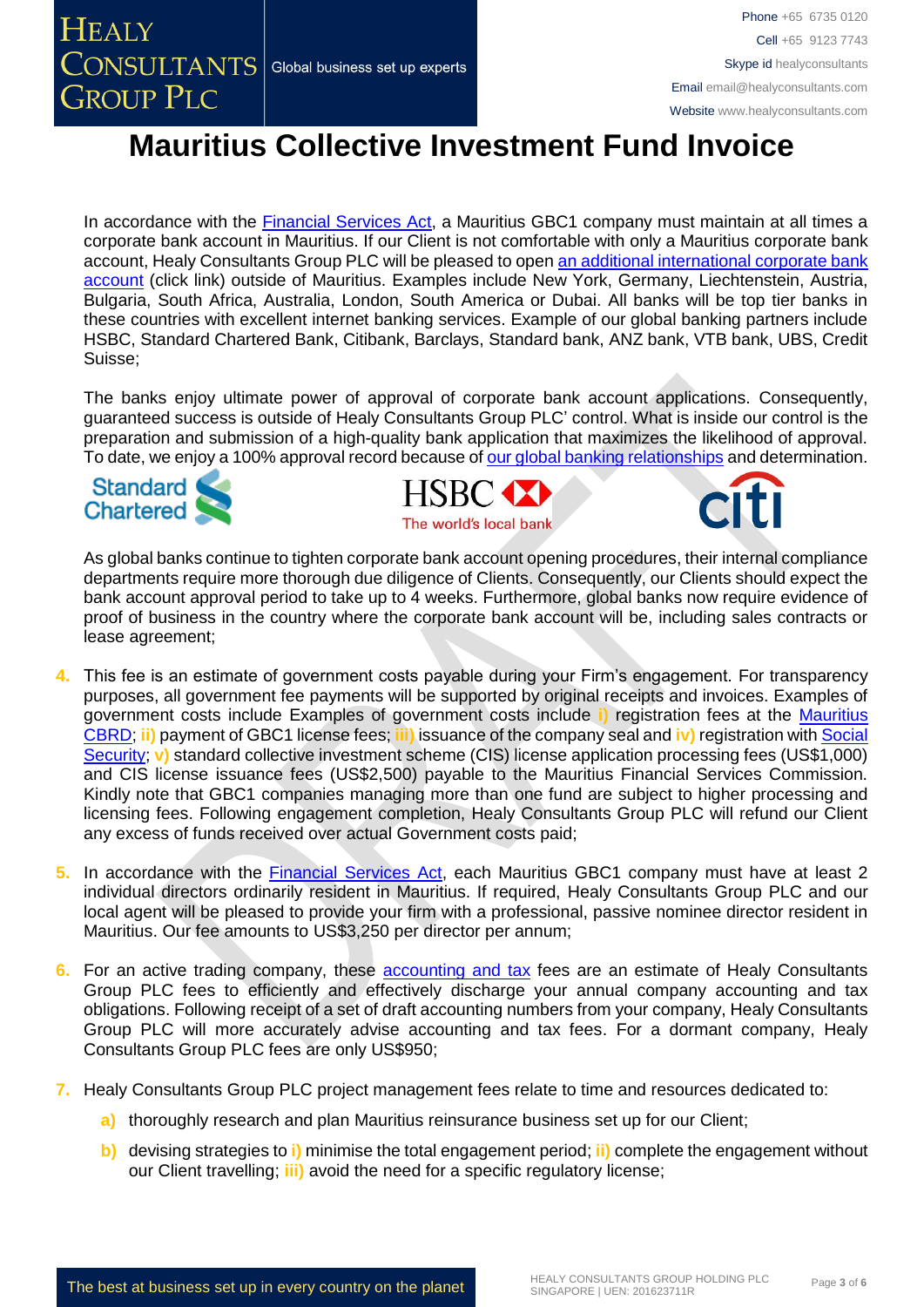- **c)** agreeing the optimum corporate structure with our Client;
- **d)** submitting a high-quality fund license application to [FSC;](https://www.fscmauritius.org/)
- **e)** choosing the optimum regulatory license for our Client's business activities;
- **f)** injecting the paid up share capital on our Client's behalf (if required);
- **g)** collating and supervising the legalisation and attestation and translation of Client documents;
- h) weekly detailed engagement [status updates](http://www.healyconsultants.com/index-important-links/weekly-engagement-status-email/) to our Client and weekly Friday conference calls;
- **i)** payment of retainer fees to multiple local lawyers and accountants;
- **j)** ensuring our Client complies with local regulations and legally owns and controls the new entity;
- **k)** ascertain the specific accounting, tax, legal and compliance considerations;
- **l)** finding solutions to [challenges that occur](http://www.healyconsultants.com/engagement-project-management/) throughout the engagement;
- **m)** determining the local and international tax obligations of the business entity, including corporate income tax, payroll taxes, withholding tax and sales taxes;
- **8.** In accordance with Mauritius Securities Act of 2005 article 9, our Client must appoint an administrator who must be ordinarily residing in Mauritius before the Government will approve to grant a license to operate as a CIS. To minimize complexity, Healy Consultants recommends our Client appoints one qualified staff member already in Mauritius. If our Client is unable to do so, Healy Consultants will provide a professional administrator;
- **9.** All fees quoted in this invoice correspond to fees quoted [on Healy Consultants Group PLC's](http://www.healyconsultants.com/company-registration-fees/) website. Please review this invoice carefully to identify errors. During the rush of the business day, it is possible that Healy Consultants Group PLC inadvertently made fee calculation errors, typing errors or omitted services or omitted historic fee payments from Clients. In the unfortunate event you identify invoice errors, please revert to me directly re the same. I apologize in advance if I or my staff made invoice errors;
- **10.** Assuming our Clients re-engage Healy Consultants Group PLC in year 2, this fee is an estimate of the fees payable next year, 12 months after the date of company registration;
- **11.** The fees quoted in this invoice are a prediction of the fees required to efficiently and effectively complete this engagement in a timely manner. If during the engagement Healy Consultants Group PLC realizes that the project is more complex than anticipated, requiring a large additional investment of time, my Firm will revert to request additional fees;
- **12.** Engage Healy Consultants Group PLC to [project manage](http://www.healyconsultants.com/project-manage-engagements/) business set up in every country on the planet. We are the best in the [world](http://www.healyconsultants.com/best-in-the-world/) at what we do, timely completing [the A to Z](http://www.healyconsultants.com/a-to-z-of-business-set-up/) of every country engagement;
- 13. In accordance with the Mauritius **Financial Services Act**, the issued share capital of US\$1 must be deposited to the company bank account;
- **14.** If our Client and Healy Consultants Group PLC properly plan this engagement, our Clients will *not* have to travel during this engagement. Healy Consultants Group PLC and our local agent will efficiently and effectively complete company registration and corporate bank account opening in a timely manner without our Client's presence. Instead, our Client will need to **i)** sign and get documents legalized in the embassy in their country of origin and **ii)** courier the originals to Healy Consultants Group PLC office;

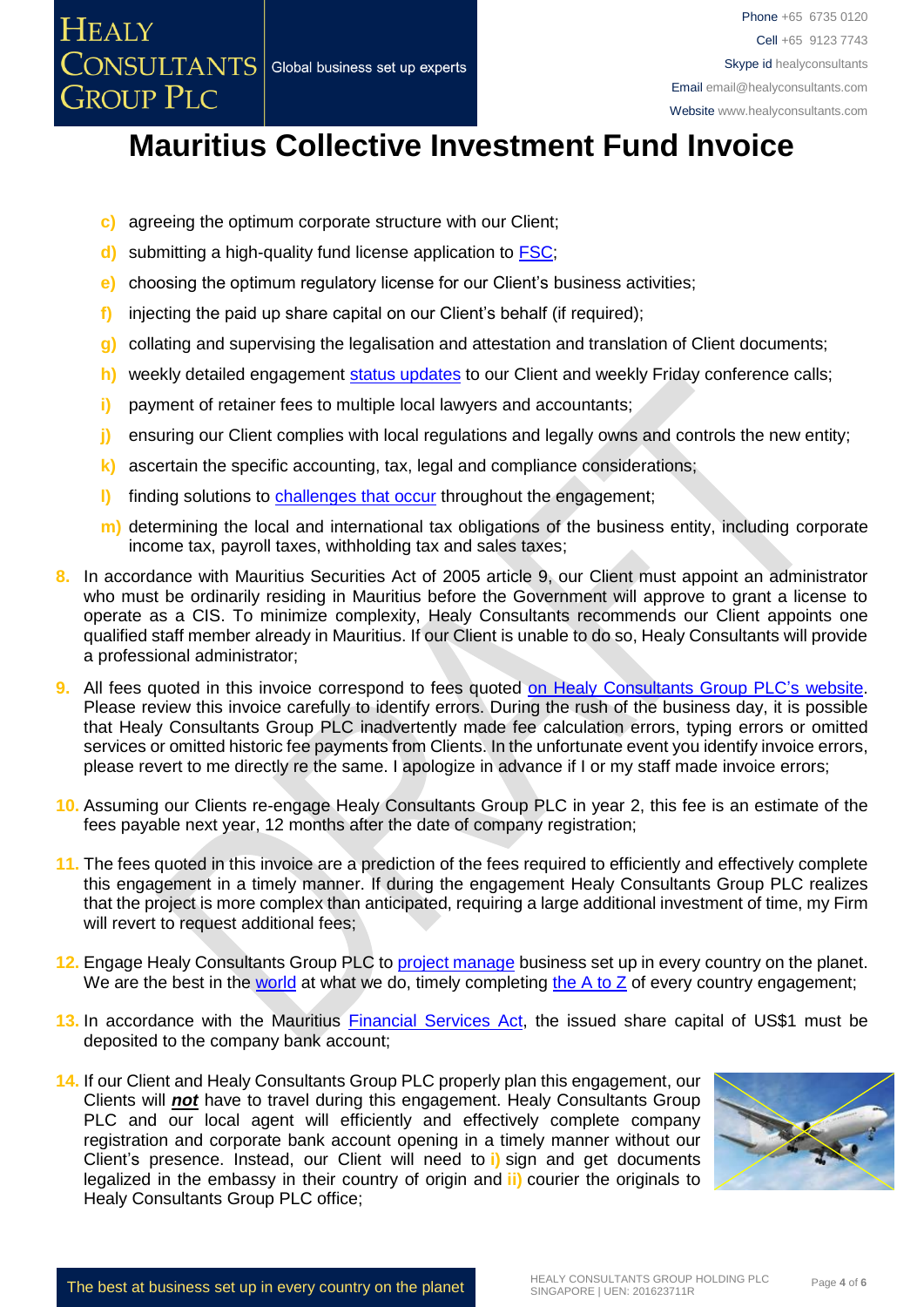- **15.** Depending on our Client's business and nationality, the Mauritius Government may require a special regulatory license to carry on your business in the country. Our local agent will assist our Client secure license approval; there may be additional engagement fees. However, the Government enjoys ultimate power of approval of company registrations and business licenses;
- **16.** If our Client requires nominee shareholder and director [services,](http://www.healyconsultants.com/corporate-outsourcing-services/nominee-shareholders-directors/) Healy Consultants Group PLC will be pleased to assist. Our fee for professional, passive nominee corporate shareholder amounts to US\$2,100 per annum. Our fee to be both nominee director and shareholder amounts to US\$6,600 per annum. Being the sole shareholders and sole director of a Client's company exposes Healy Consultants Group PLC and our local agent to reputation, litigation and financial risk;
- **17.** If required, Healy Consultants Group PLC will be pleased to assist your firm through our local agent to secure employee visa approvals. The fee is US\$3,950 for the first employee, US\$2,950 for the second employee, US\$1,950 per employee thereafter. Our employee visa fees includes preparation of a quality visa application and submitting to the correct Government immigration officers. The Government enjoys ultimate power of approval of visa applications. Consequently, guaranteed success is outside of Healy Consultants Group PLC' control. What is inside our control is the preparation and submission of a high quality immigration visa application that maximizes the likelihood of visa approval;
- 18. Some of our Clients request Healy Consultants Group PLC to provide temporary shared [office space](http://www.healyconsultants.com/virtual-office/) for 6 months until their preferred business premises is found. If your Firm requires this service, our one-time fee is US\$950. Monthly rental thereafter is paid directly to the landlord, independently of Healy Consultants Group PLC;
- **19.** It is important our Clients are aware of their personal and corporate tax obligations in their country of residence and domicile. Let us know if you need Healy Consultants Group PLC help to clarify your local and international annual tax reporting obligations;
- **20.** A Mauritius GBC1 is subject to corporate tax in Mauritius but benefits from reduced rates of up to 3%. Monthly and quarterly Government tax obligations include **i)** monthly payroll reporting contributions to [Mauritius Social Security](file:///D:/AppData/Local/Microsoft/Windows/INetCache/Content.Outlook/XRFLDTO1/socialsecurity.gov.mu/) **ii)** quarterly corporation tax provisional payments. If you need our help, Healy Consultants Group PLC can complete monthly Government reporting for a monthly fee of US\$860. Healy Consultants Group PLC support will include **i)** receive monthly invoices from our client **ii)** label monthly bank statement transactions and **iii)** monitor monthly profit levels to minimize annual tax and **iv)** submission of monthly employee payroll reporting;
- **21.** During the engagement, shareholders and directors' documents may need to be translated into the local language; before the Government and Bank approves company registration and corporate bank account opening respectively. Consequently, our Client should budget for possible additional translation and embassy attestation fees. Either our Client or Healy Consultants Group PLC can complete this administrative task;

As always, Healy Consultants Group PLC will negotiate with all third parties to eliminate or reduce additional engagement costs. For transparency purposes, all third-party fee payments will be supported by original receipts and invoices. Examples of possible third-party payments include **i)** embassy fees **ii)** notary public costs **iii)** official translator fees;

**22.** As stipulated on ou[r business website](http://www.healyconsultants.com/) and in section 3 of our engagement letter, Healy Consultants Group PLC will only commence the engagement following **i)** settlement of our fees; and **ii)** completion and signing of our legal engagement letter;